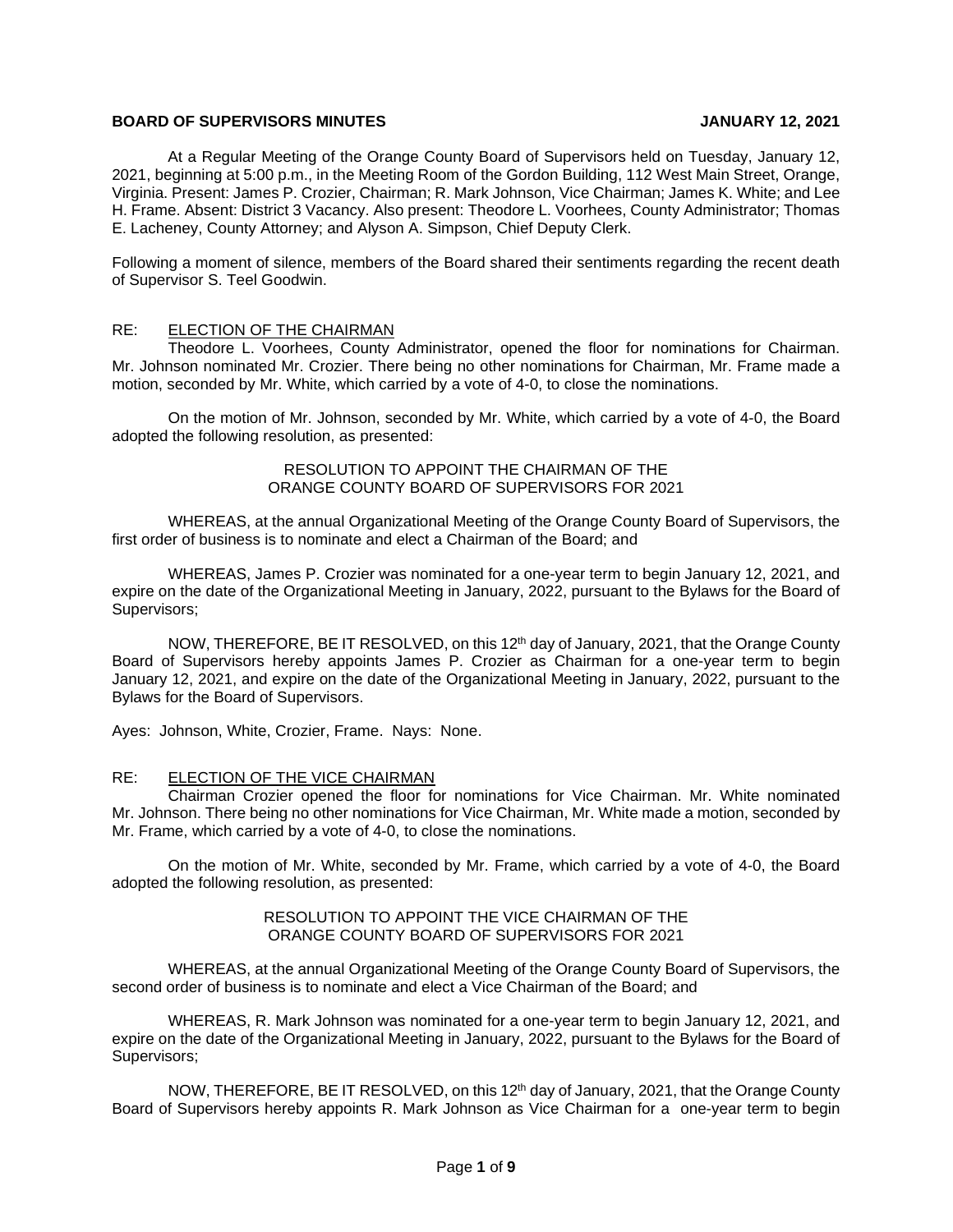January 12, 2021, and expire on the date of the Organizational Meeting in January, 2022, pursuant to the Bylaws for the Board of Supervisors.

Ayes: Johnson, White, Crozier, Frame. Nays: None.

# RE: APPOINTMENT OF CLERK AND CHIEF DEPUTY CLERK

On the motion of Mr. Crozier, seconded by Mr. Frame, which carried by a roll call vote of 4-0, the Board adopted the following resolution, as presented:

#### RESOLUTION TO APPOINT THE CLERK AND CHIEF DEPUTY CLERK OF THE ORANGE COUNTY BOARD OF SUPERVISORS FOR 2021

WHEREAS, at the annual Organizational Meeting of the Orange County Board of Supervisors, the third order of business is to appoint the Clerk and Chief Deputy Clerk of the Board; and

WHEREAS, the Board desires for the County Administrator and Chief Deputy Clerk to be appointed through the date of the Organizational Meeting in January, 2022, or until such a time that a subsequent appointment is made;

NOW, THEREFORE, BE IT RESOLVED, on this 12<sup>th</sup> day of January, 2021, that the Orange County Board of Supervisors hereby appoints Theodore L. Voorhees, County Administrator, and Alyson A. Simpson, Chief Deputy Clerk, as Clerk and Chief Deputy Clerk, respectively, through the date of the Organizational Meeting in January, 2022, or until such a time that a subsequent appointment is made.

Ayes: Johnson, White, Crozier, Frame. Nays: None.

### RE: RESOLUTION TO ESTABLISH THE REGULAR MEETING SCHEDULE FOR 2021

On the motion of Mr. Frame, seconded by Mr. White, which carried by a roll call vote of 4-0, the Board adopted the following resolution, as presented:

#### A RESOLUTION TO ESTABLISH THE BOARD OF SUPERVISORS' REGULAR MEETING SCHEDULE FOR 2021

WHEREAS, Section 15.2-1416 of the Code of Virginia, 1950, as amended, requires the Board to adopt a resolution setting forth the days, times, and place of the Regular Meetings of the Board to be held during the ensuing months;

NOW, THEREFORE, BE IT RESOLVED, on this 12<sup>th</sup> day of January, 2021, that the Orange County Board of Supervisors hereby establishes that its Regular Meetings will be held in the Gordon Building, 112 West Main Street, Orange, Virginia, unless otherwise stated, on the following dates and starting at the following times:

| January 12 at 5:00 PM  | Organizational Meeting and Regular Meeting |
|------------------------|--------------------------------------------|
| January 26 at 5:00 PM  | <b>Regular Meeting</b>                     |
| February 9 at 5:00 PM  | <b>Regular Meeting</b>                     |
| February 23 at 5:00 PM | <b>Regular Meeting</b>                     |
| March 9 at 5:00 PM     | <b>Regular Meeting</b>                     |
| March 23 at 5:00 PM    | <b>Regular Meeting</b>                     |
| April 13 at 5:00 PM    | <b>Regular Meeting</b>                     |
| April 27 at 5:00 PM    | <b>Regular Meeting</b>                     |
| May 11 at 5:00 PM      | <b>Regular Meeting</b>                     |
| May 25 at 5:00 PM      | <b>Regular Meeting</b>                     |
| June 8 at 5:00 PM      | <b>Regular Meeting</b>                     |
| June 22 at 5:00 PM     | <b>Regular Meeting</b>                     |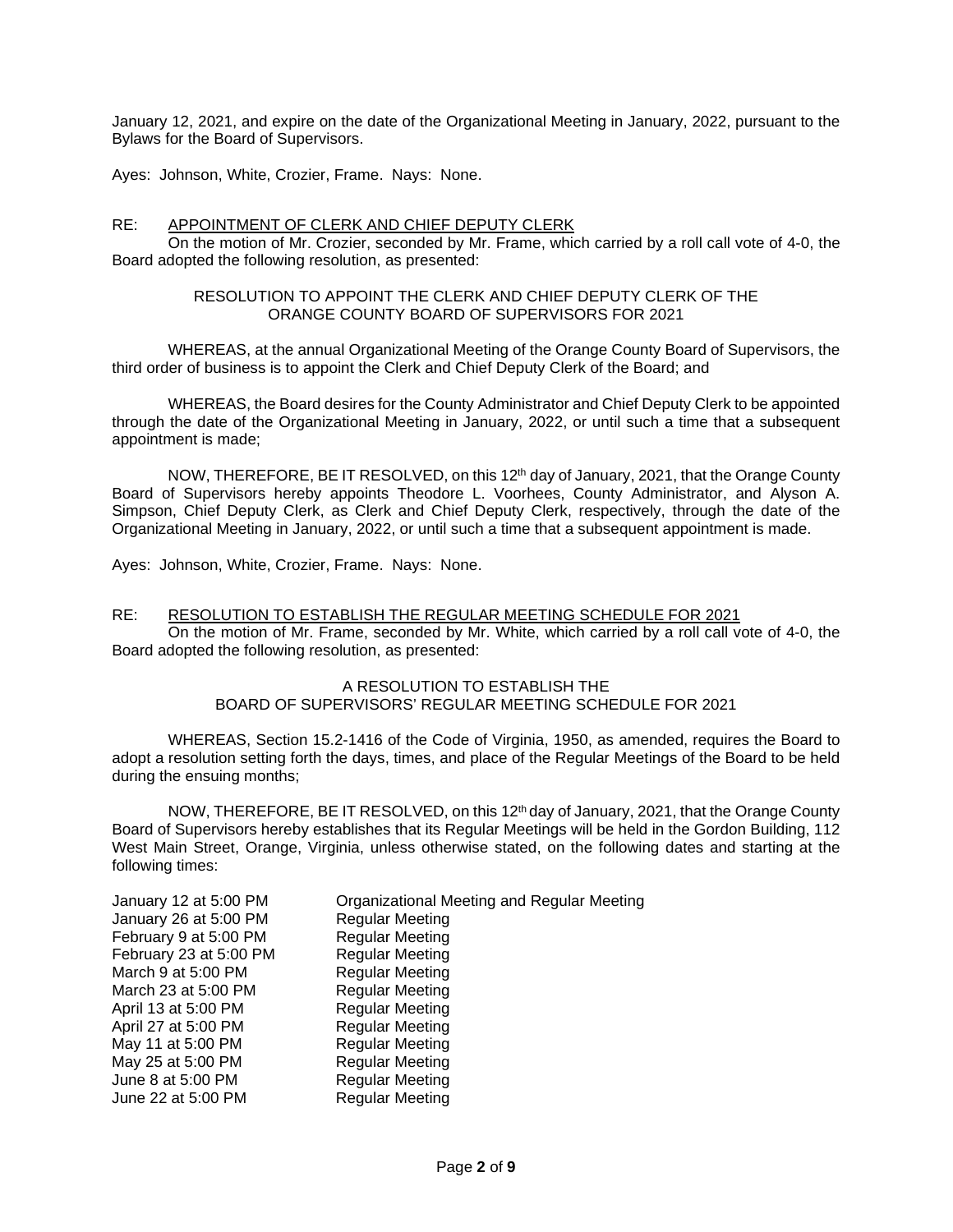| July 13 at 5:00 PM      | <b>Regular Meeting</b>                                                 |
|-------------------------|------------------------------------------------------------------------|
| July 27 at 5:00 PM      | <b>Regular Meeting</b>                                                 |
| August 10 at 5:00 PM    | <b>Regular Meeting</b>                                                 |
| August 24 at 5:00 PM    | <b>Regular Meeting</b>                                                 |
| September 14 at 5:00 PM | <b>Regular Meeting</b>                                                 |
| September 28 at 5:00 PM | <b>Regular Meeting</b>                                                 |
| October 12 at 5:00 PM   | <b>Regular Meeting</b>                                                 |
| October 26 at 5:00 PM   | <b>Regular Meeting</b>                                                 |
| November 17 at 6:00 PM  | Regular Meeting at Lake of the Woods Clubhouse, Locust Grove, Virginia |
| December 7 at 5:00 PM   | <b>Regular Meeting</b>                                                 |
| December 21 at 5:00 PM  | <b>Regular Meeting</b>                                                 |

BE IT FURTHER RESOLVED, that pursuant to the authority set forth in Section 15.2-1416 of the Code of Virginia, 1950, as amended, if the Chairman, or Vice Chairman, is unable to act, finds and declares that the weather or other conditions are such that it is hazardous for the members to attend a regularlyscheduled meeting, such declared meeting shall be continued to the following Tuesday, to begin at 5:00 PM, and to be held in the Board Meeting Room.

Ayes: Johnson, White, Crozier, Frame. Nays: None.

#### RE: ANNUAL REVIEW OF BYLAWS

On the motion of Mr. Frame, seconded by Mr. White, which carried by a vote of 4-0, the Board adopted its Bylaws for 2021, as presented.

Ayes: Johnson, White, Crozier, Frame. Nays: None.

## RE: APPOINTMENT OF BOARD MEMBERS TO VARIOUS BOARDS, COMMISSIONS, COMMITTEES, AND ORGANIZATIONS

On the motion of Mr. Frame, seconded by Mr. White, which carried by a vote of 4-0, the Board adopted the list of various Board, Commission, Committee, and Organization assignments for 2021, as modified, with the understanding the assignments may need to be reconsidered upon the appointment of an Interim District Three Supervisor.

Ayes: Johnson, White, Crozier, Frame. Nays: None.

#### RE: ADOPTION OF AGENDA

On the motion of Mr. Frame, seconded by Mr. White, which carried by a vote of 4-0, the Board adopted the agenda, as presented. Ayes: Johnson, White, Crozier, Frame. Nays: None.

#### RE: SPECIAL PRESENTATIONS AND APPEARANCES

#### RE: BUSINESS SPOTLIGHT

Emily Van Santvoord, owner of The Light Well, gave a presentation to the Board highlighting the recent ten-year anniversary of her business.

The Board thanked Ms. Van Santvoord for her presentation.

# RE: PRESENTATION OF THE COMPREHENSIVE ANNUAL FINANCIAL REPORT (CAFR) FOR FY2019-FY2020

Betsy Hedrick, CPA, Partner with PB Mares, provided a brief overview of the County's Independent Auditor's Report for Fiscal Year 2019-2020, as required by Code. Ms. Hedrick reviewed highlights from the Audit Report, indicating that an unmodified opinion had been issued.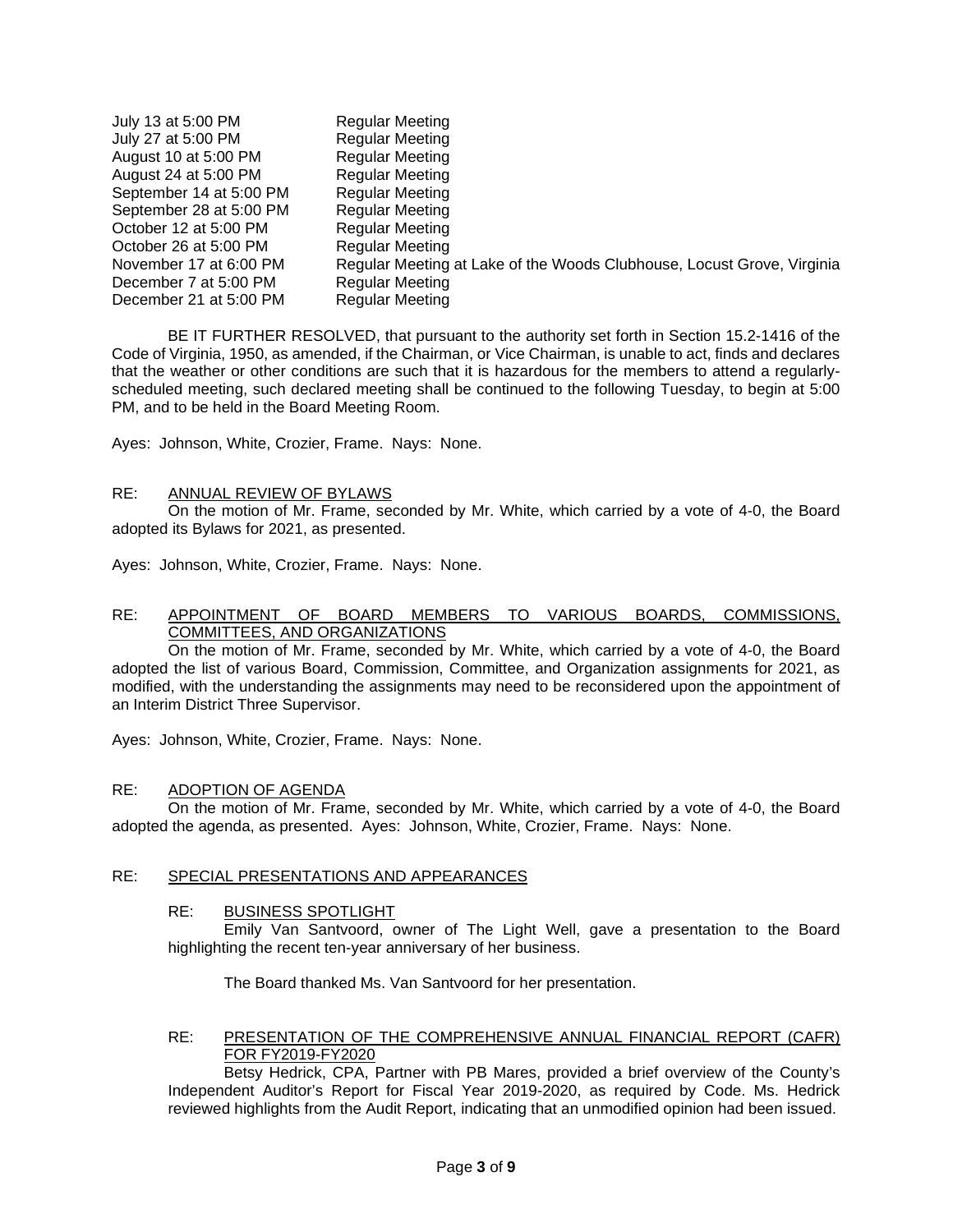The Board thanked Ms. Hedrick for her presentation.

# RE: CONSENT AGENDA

On the motion of Mr. Frame, seconded by Mr. White, which carried by a vote of 4-0, the Board adopted the Consent Agenda, as presented.

#### RE: FY21 BUDGET AMENDMENTS (SUPPLEMENTALS AND TRANSFERS)

As part of the Consent Agenda, the Board approved the following budget amendments, as presented:

| <b>ACCOUNT</b><br><b>NUMBER</b> | <b>ACCOUNT DESCRIPTION</b>             | <b>PREVIOUS</b><br><b>BUDGET</b> | <b>BUDGET</b><br><b>CHANGE</b> | <b>AMENDED</b><br><b>BUDGET</b> |
|---------------------------------|----------------------------------------|----------------------------------|--------------------------------|---------------------------------|
|                                 |                                        |                                  |                                |                                 |
| 30045050-36175                  | Tobacco Grant - Off. On Yth.           | \$<br>(73,918.00)                | \$<br>42,326.00                | (31,592.00)<br>-\$              |
| 45374001-41322                  | Wages - Part-Time                      | 31,314.00                        | (29, 862.00)                   | 1,452.00                        |
| 45374001-42100                  | <b>FICA &amp; Medicare</b>             | 2,396.00                         | (2,285.00)                     | 111.00                          |
| 45374001-42710                  | Workers Comp.                          | 64.00                            | (63.00)                        | 1.00                            |
| 45374001-43070                  | Comp. - Training Stipends              | 1,000.00                         | (1,000.00)                     | 0.00                            |
| 45374001-45540                  | Tuition/Registration                   | 2,256.00                         | (2,228.00)                     | 28.00                           |
| 45374001-46000                  | <b>Office Supplies</b>                 | 5,088.00                         | (5,088.00)                     | 0.00                            |
| 45374001-46500                  | <b>Other Operating Supplies</b>        | 1,800.00                         | (1,800.00)                     | 0.00                            |
| 30046008-37210                  | Cat. Aid - Fed - Utility Assist.       | 0.00                             | (79, 239.00)                   | (79, 239.00)                    |
| 43551003-43710                  | <b>Rental &amp; Utility Assistance</b> | 145,000.00                       | 79,239.00                      | 224,239.00                      |
| 30052010-39900                  | <b>Appropriated Fund Balance</b>       | (1,918,859.00)                   | (4,350.00)                     | (1,923,209.00)                  |
| 44270001-43365                  | Haz Mat Disposal                       | 25,000.00                        | 4,350.00                       | 29,350.00                       |
| 30052001-39900                  | Gen. Fund Bal. (Earmarked)             | (3,706,792.00)                   | (450,000.00)                   | (4, 156, 792.00)                |
| 48188001-47740                  | Contrib. to BbA Operations             | 588,793.00                       | 450,000.00                     | 1,038,793.00                    |
| <b>TOTALS</b>                   |                                        | \$(4,896,858.00)                 | \$<br>0.00                     | (4,896,858.00)<br>S             |

#### RE: RESOLUTION TO EXTEND THE DUE DATE FOR SUPPLEMENTAL TAX BILLS As part of the Consent Agenda, the Board adopted the following resolution, as presented:

RESOLUTION TO EXTEND THE DUE DATE FOR SUPPLEMENTAL TAX BILLS FOR 2020

WHEREAS, in accordance with §58.1-3916 of the Code of Virginia, the governing body of any county, city, or town may, by ordinance, provide dates for filing returns, set penalties and interest, and the like, related to the enforcement and collection of local taxes; and

WHEREAS, the governing body may further provide, by resolution, for reasonable extensions of time, not to exceed 90 days, for the payment of real estate and personal property taxes and for filing returns on tangible personal property, machinery and tools, and merchants' capital, and the business, professional, and occupational license tax, whenever good cause exists; and

WHEREAS, the global COVID-19 (Coronavirus) Pandemic has impacted many businesses and residents such that the ability to pay taxes has been disrupted;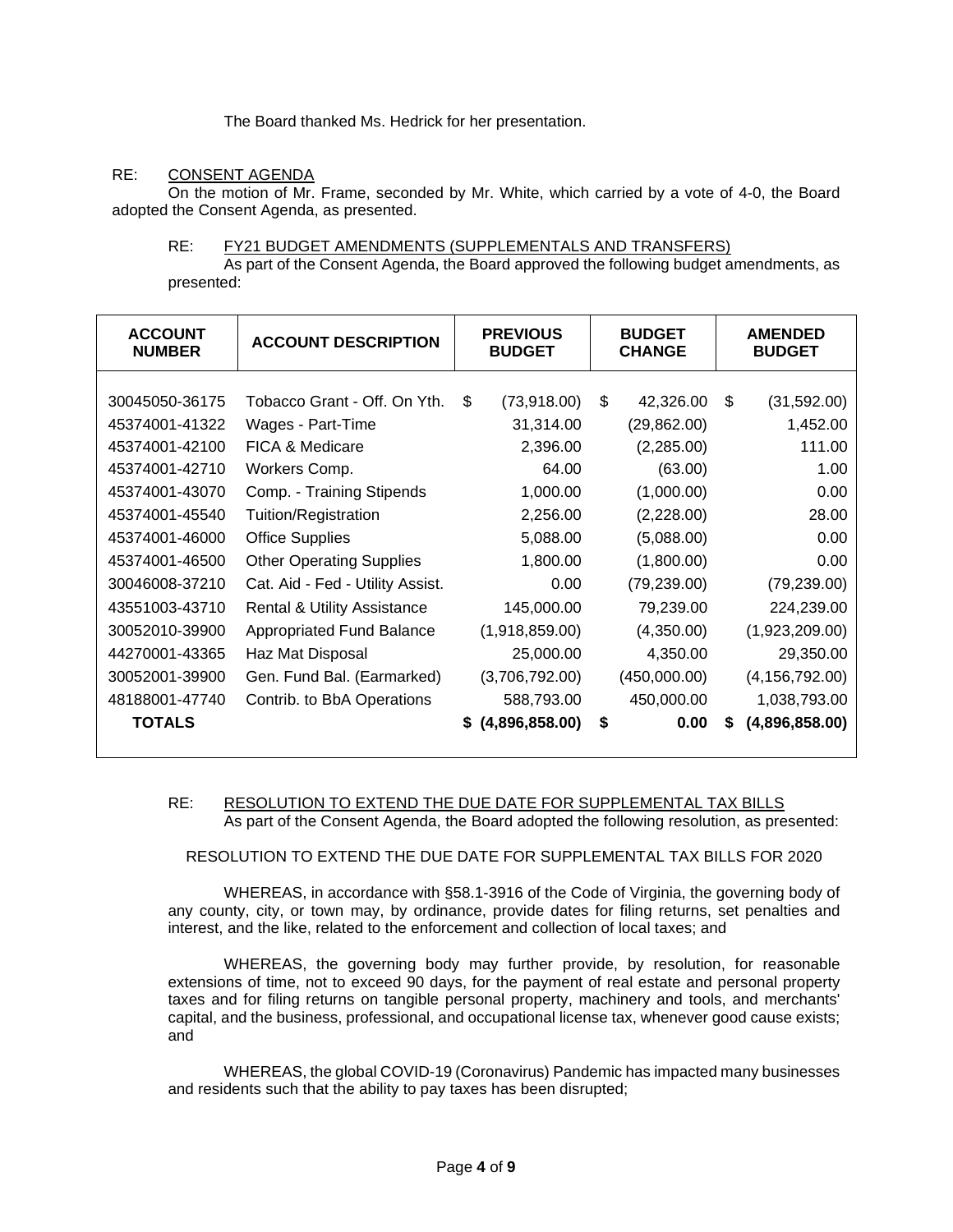NOW, THEREFORE, BE IT RESOLVED, on this 12<sup>th</sup> day of January, 2021, that the Orange County Board of Supervisors hereby extends the due date for supplemental tax bills for 2020 from February 19, 2021, to March 19, 2021, with no interest or penalty; and

BE IT FURTHER RESOLVED, that all taxpayers of Orange County, Virginia shall automatically receive said 30-day extension without interest or penalty; and

BE IT YET FURTHER RESOLVED, that the Orange County Treasurer is hereby authorized to extend the due date for an additional 30 to 60 days, should a taxpayer present evidence of good cause; and

BE IT FINALLY RESOLVED, that interest and penalty shall be calculated retroactive to the original due date of February 19, 2021, should payment of the taxes not occur by the extended due date.

### RE: LETTER OF SUPPORT FOR RAPPAHANNOCK-RAPIDAN COMMUNITY SERVICES' GRANT FUNDING

As part of the Consent Agenda, the Board authorized the County Administrator to sign and send a letter of support to Rappahannock-Rapidan Community Services on behalf of the Board of Supervisors regarding their request for funding from the Commonwealth of Virginia to purchase a total of eight (8) vehicles to be used in their various transportation programs, as presented.

# RE: MINUTES

As part of the Consent Agenda, the Board approved the following minutes:

- December 1, 2020 Regular Meeting
- December 15, 2020 Worksession
- December 15, 2020 Regular Meeting

# RE: NEW BUSINESS

# RE: AUTHORIZATION OF DELTA AIRPORT CONSULTANTS' TASK ORDER #9 FOR CONSTRUCTION ADMINISTRATION AND SURVEY

Kurt Hildebrand, Assistant County Administrator for Operations, explained that staff had received a Task Order from Delta Airport Consultants for construction administrative services and surveying, as related to the obstruction removal activities for Runway 26 of the Airport. He provided the Board with a copy of the Task Order.

Mr. Hildebrand noted that, because this project involved trimming and/or removal of trees from privately-owned parcels, Delta would provide a Resident Project Representative that would always be on-site when the contractor was working. This would aid in maintaining a positive relationship between the parcel owners, the contractor, and the County. Mr. Hildebrand added that Delta would also use a sub-consultant to provide aerial surveys after the obstructions were removed, which would provide the data necessary to implement the desired enhanced approach and to verify that all obstructions were removed.

Mr. Hildebrand reviewed the proposed cost and indicated that an Independent Fee Estimate had been submitted for FAA approval. Because the proposed fee was within budget and within the Fee Estimate, he requested approval of the Task Order, pending FAA concurrence.

Discussion ensued among the Board regarding: the frequency at which the trees were checked for obstructions; and grant eligibility in future years.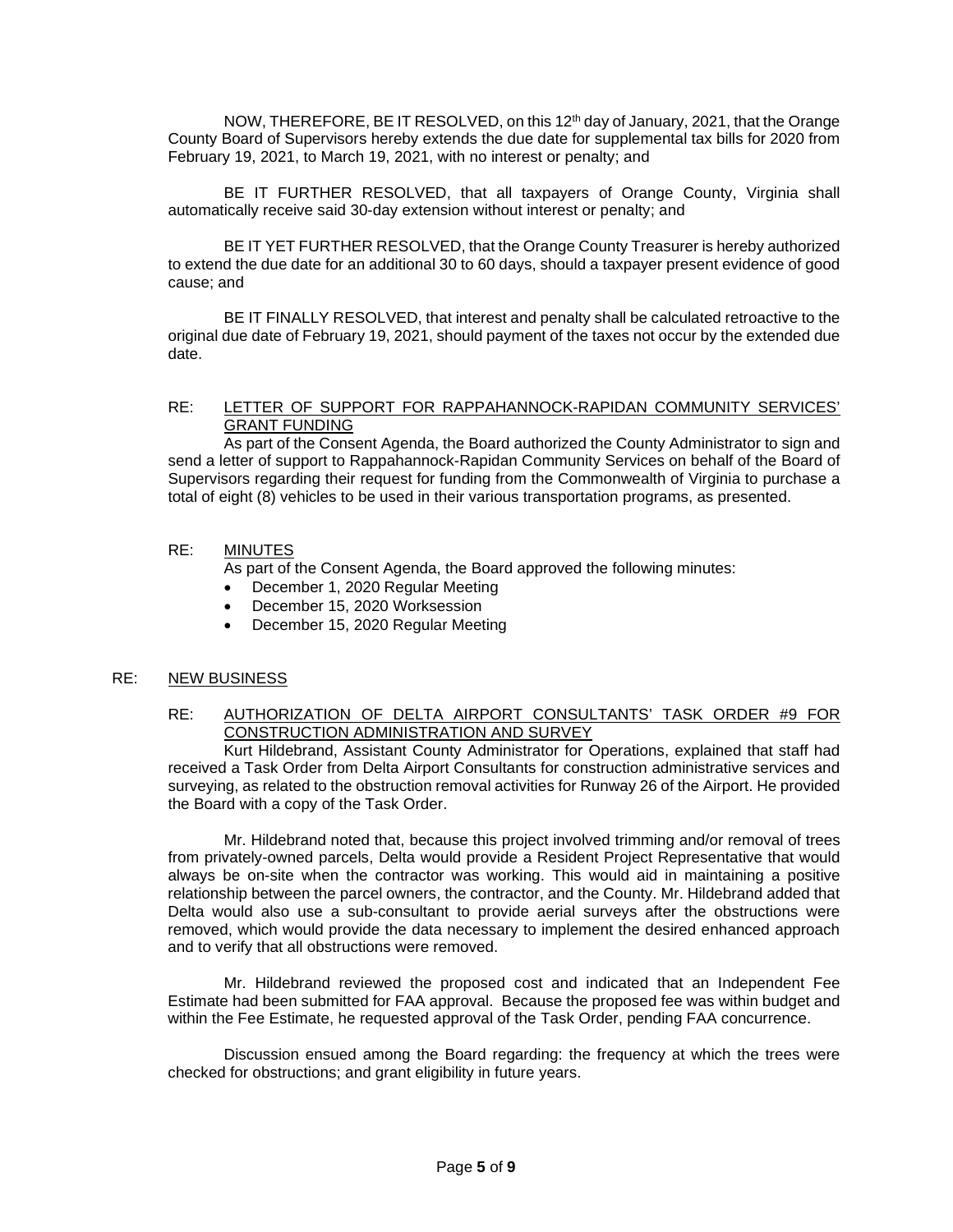On the motion of Mr. Frame, seconded by Mr. White, which carried by a vote of 4-0, the Board authorized execution of Delta Airport Consultant's Task Order #9 for RW 26 Obstruction Removal - Phase II in the amount of \$215,000, to be funded via FAA Grant 3-51-0037-020-2020, pending FAA concurrence, as presented.

Ayes: Johnson, White, Crozier, Frame. Nays: None.

# RE: AWARD OF THE CONTRACT TO MTM ENTERPRISES, LLC FOR AIRPORT OBSTRUCTION REMOVAL

Kurt Hildebrand, Assistant County Administrator for Operations, stated that the Board had previously authorized staff to apply for and execute a grant from the FAA for design and construction of obstruction removal for Runway 26 of the Airport. He reported that a grant had been received for the work and was funded 100% by the FAA (no local match).

Mr. Hildebrand noted that a solicitation had been advertised and two bids had been received, with the low bidder being MTM Enterprises, LLC. He explained that MTM had performed similar obstruction removal work at other airports, including Indianapolis International Airport and Tri-State Steuben County Airport. Mr. Hildebrand indicated that, once some discrepancies were clarified, MTM's bid amount was confirmed at \$298,375. As such, staff recommended award of the contract to MTM Enterprises, LLC.

On the motion of Mr. Frame, seconded by Mr. Johnson, which carried by a vote of 4-0, the Board authorized staff to execute a contract with MTM Enterprises, LLC for removal of obstructions for Runway 26 of the Orange County Airport in the amount of \$298,375, as presented.

Ayes: Johnson, White, Crozier, Frame. Nays: None.

# RE: ADOPTION OF A MEMORANDUM OF UNDERSTANDING AND BUSINESS ASSOCIATE AGREEMENT WITH THE BROADBAND AUTHORITY

Thomas Lacheney, County Attorney, explained that the Broadband Authority employees had been participating in the County's health care program to-date and desired to continue participating in the program. As such, adoption of a Memorandum of Understanding was necessary to enhance the legal distinction between the County and the Authority and to define the obligations of each party in the coverage arrangement. Additionally, Mr. Lacheney indicated a Business Associate Agreement was required by Federal law in order to comply with HIPAA regulations. The Agreement would define each party's responsibility in protecting the sensitive health information of each other's employees under the health care program.

On the motion of Mr. Frame, seconded by Mr. Johnson, which carried by a vote of 4-0, the Board adopted the Memorandum of Understanding and the Business Associate Agreement with the Orange County Broadband Authority, as presented.

Ayes: Johnson, White, Crozier, Frame. Nays: None.

# RE: LINE OF CREDIT AGREEMENT WITH THE BROADBAND AUTHORITY

Glenda Bradley, Assistant County Administrator for Management Services, provided a Line of Credit Agreement to the Board for its consideration. She explained that the agreement outlined the terms of a short-term loan to the Broadband Authority as a temporary source of funding for the ongoing construction of the broadband network until such a time the financing for the revenue could be completed.

Ms. Bradley noted that Davenport and Company was currently working to prepare an application for the spring Virginia Resources Authority bond issue and would also be requesting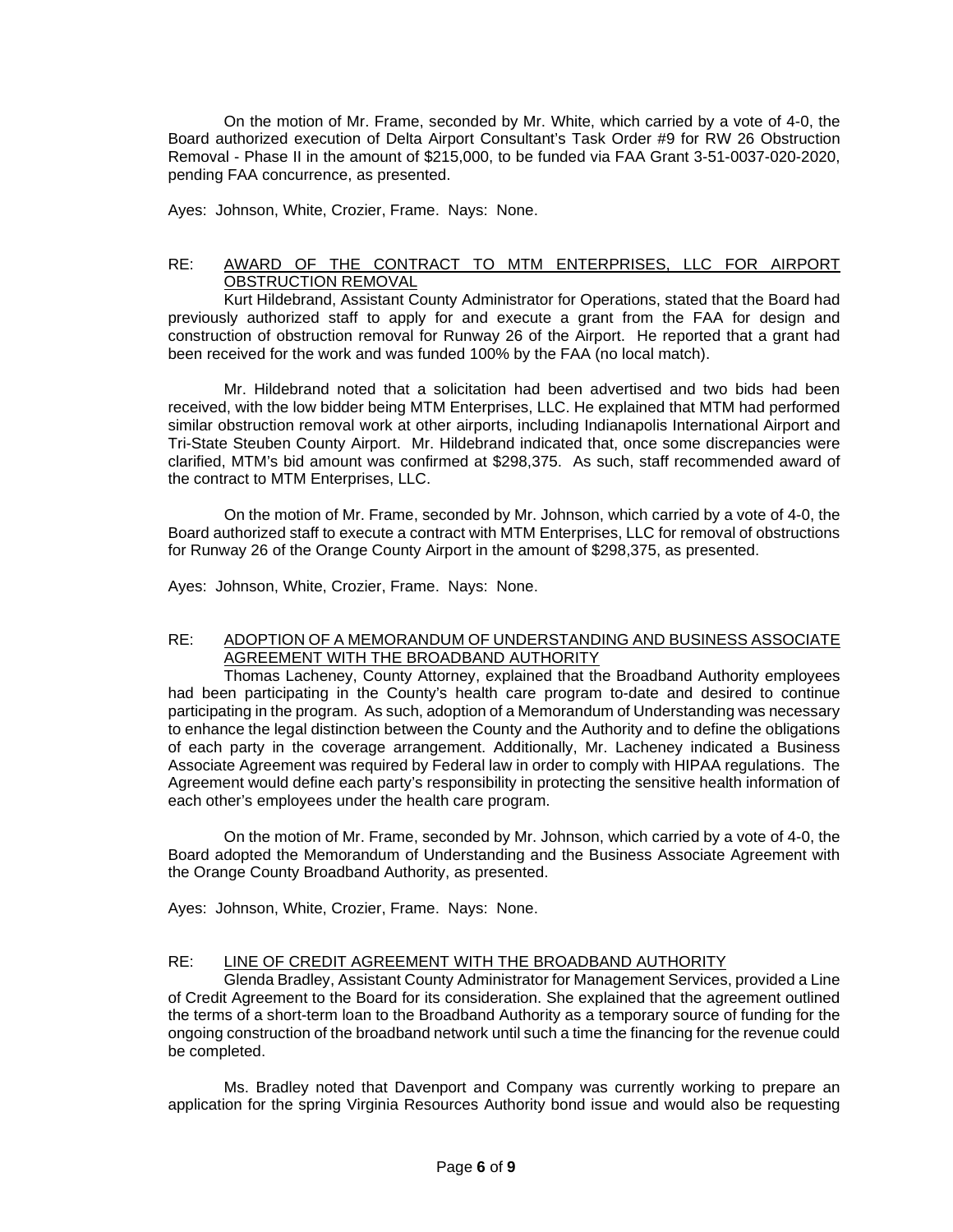pricing from individual financial institutions to determine the most economical source of permanent financing for the broadband project. However, in order to avoid a delay in construction, the Authority had requested this line of credit loan from the General Fund balance up to \$2,000,000. Ms. Bradley indicated the loan would be reimbursed from the proceeds of the permanent financing.

Discussion ensued among the Board regarding: amending the due date from April 1, 2021 to June 1, 2021 in order to allow adequate time for the financing to be secured.

On the motion of Mr. White, seconded by Mr. Johnson, which carried by a vote of 4-0, the Board authorized the execution of the Line of Credit Agreement, as modified, and adopted the following resolution, as presented:

### RESOLUTION TO DECLARE INTENTION TO REIMBURSE ORIGINAL EXPENDITURES FOR A SHORT-TERM LOAN OF UP TO \$2 MILLION TO THE ORANGE COUNTY BROADBAND AUTHORITY FROM THE PROCEEDS OF ONE OR MORE FINANCINGS

WHEREAS, Orange County, Virginia (the "County") is in the process of exploring avenues for long-term financing of \$10 to \$13 Million for continued construction of a County-wide broadband network by the Orange County Broadband Authority (the "Broadband Authority"); and

WHEREAS, the Board of Supervisors has determined that it may be necessary or desirable to provide up to \$2,000,000 in funds to the Broadband Authority to pay certain capital costs to avoid a delay in construction; and

WHEREAS, a Line of Credit Agreement between the County and the Broadband Authority, which details the terms of the short-term loan, has been prepared by the County Attorney's Office;

NOW, THEREFORE, BE IT RESOLVED, on this 12th day of January, 2021, that the Orange County Board of Supervisors hereby establishes the following:

- 1. The Board of Supervisors adopts this declaration of official intent under Treasury Regulations Section 1.150-2.
- 2. The Board of Supervisors reasonably expects to reimburse any advances made by the County to the Broadband Authority in accordance with the executed Line of Credit Agreement from the proceeds of the subsequent applicable debt obligation. The maximum amount of debt or other financing expected to be issued in one series for upcoming broadband construction projects is \$13,000,000.
- 3. On the date each capital cost is paid, it will be a capital expenditure (or would be with a proper election) under general Federal income tax principles or will otherwise comply with the requirements of Treasury Regulations Section 1.150-2(d)(3).
- 4. The adoption of this Resolution is consistent with the budgetary and financial circumstances of the County.
- 5. This resolution shall take effect immediately.

Ayes: Johnson, White, Crozier, Frame. Nays: None.

# RE: OLD BUSINESS

RE: ADOPTION OF THE REVISED PROCUREMENT, SURPLUS DISPOSITION, AND VENDOR DEBARMENT POLICIES

Stephanie Straub, Assistant to the County Administrator, presented the revised versions of the Procurement, Surplus Disposition, and Vendor Debarment Policies to the Board. She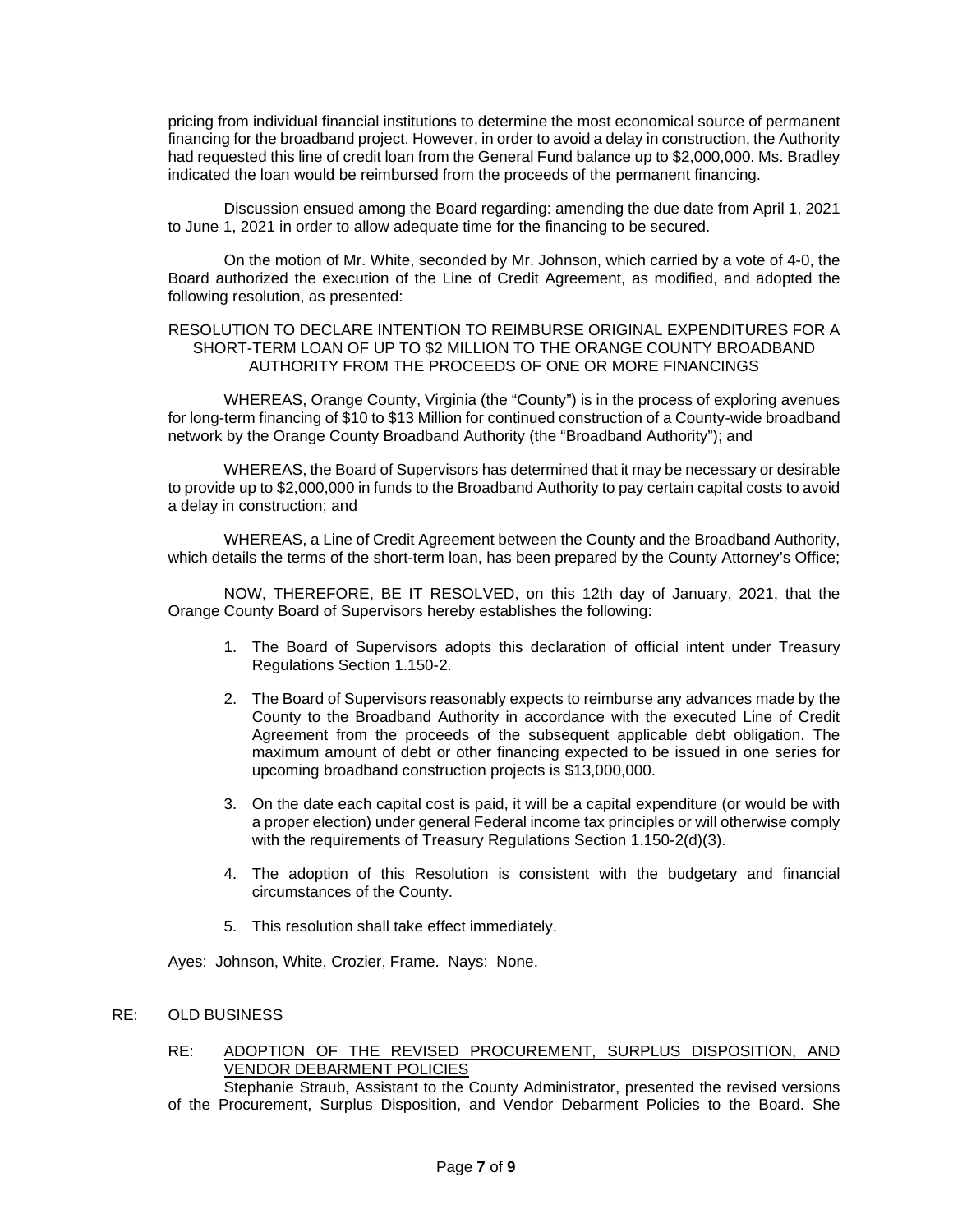explained the policies had been discussed at the Board's worksession on December 15, 2020, and the requested change to the Surplus Disposition Policy had been made. As such, the Policies were presented for adoption at this time.

On the motion of Mr. Frame, seconded by Mr. Johnson, which carried by a vote of 4-0, the Board adopted the revised Procurement, Surplus Disposition, and Vendor Debarment Policies, as presented.

Ayes: Johnson, White, Crozier, Frame. Nays: None.

- RE: DEPARTMENT DIRECTOR / CONSTITUTIONAL OFFICER REPORTS There were no Department Director or Constitutional Officer Reports at this time.
- RE: COUNTY ATTORNEY'S REPORT The County Attorney had nothing to report on at this time.
- RE: COUNTY ADMINISTRATOR'S REPORT The County Administrator had nothing to report on at this time.

# RE: BOARD COMMENT

Supervisor Johnson commented on the need for design standards and commitments on Rezoning applications going forward. He expressed disappointment with the condition of the Dollar General in Unionville, citing deficiencies in the hardiplank siding and outdoor security fending.

Supervisor Frame reported on the CARES Act funds that had been provided to Rapidan Service Authority, noting that customers had received relief on their utility bills as a result of the funding.

Supervisor White announced that the FiberLync website was now live.

# RE: INFORMATIONAL ITEMS

The Board received the following correspondence for its information:

- Rapidan Service Authority Minutes; September 17, 2020
- VDOT Monthly Report for January
- RE: APPOINTMENTS TO BOARDS, COMMISSIONS, AND COMMITTEES There were no appointments at this time.

# RE: CALENDAR

The Board received copies of its calendar of meetings for the months of January 2021, February 2021, and March 2021.

RE: SCHEDULE A PUBLIC HEARING FOR ZTA 20-02 (ZONING TEXT AMENDMENT; SETBACKS ON ROUTE 20 IN BARBOURSVILLE)

On the motion of Mr. Frame, seconded by Mr. Johnson, which carried by a vote of 4-0, the Board authorized staff to advertise for and schedule a Public Hearing for ZTA 20-02 (Zoning Text Amendment; Setbacks on Route 20 in Barboursville) on Tuesday, February 9, 2021.

Ayes: Johnson, White, Crozier, Frame. Nays: None.